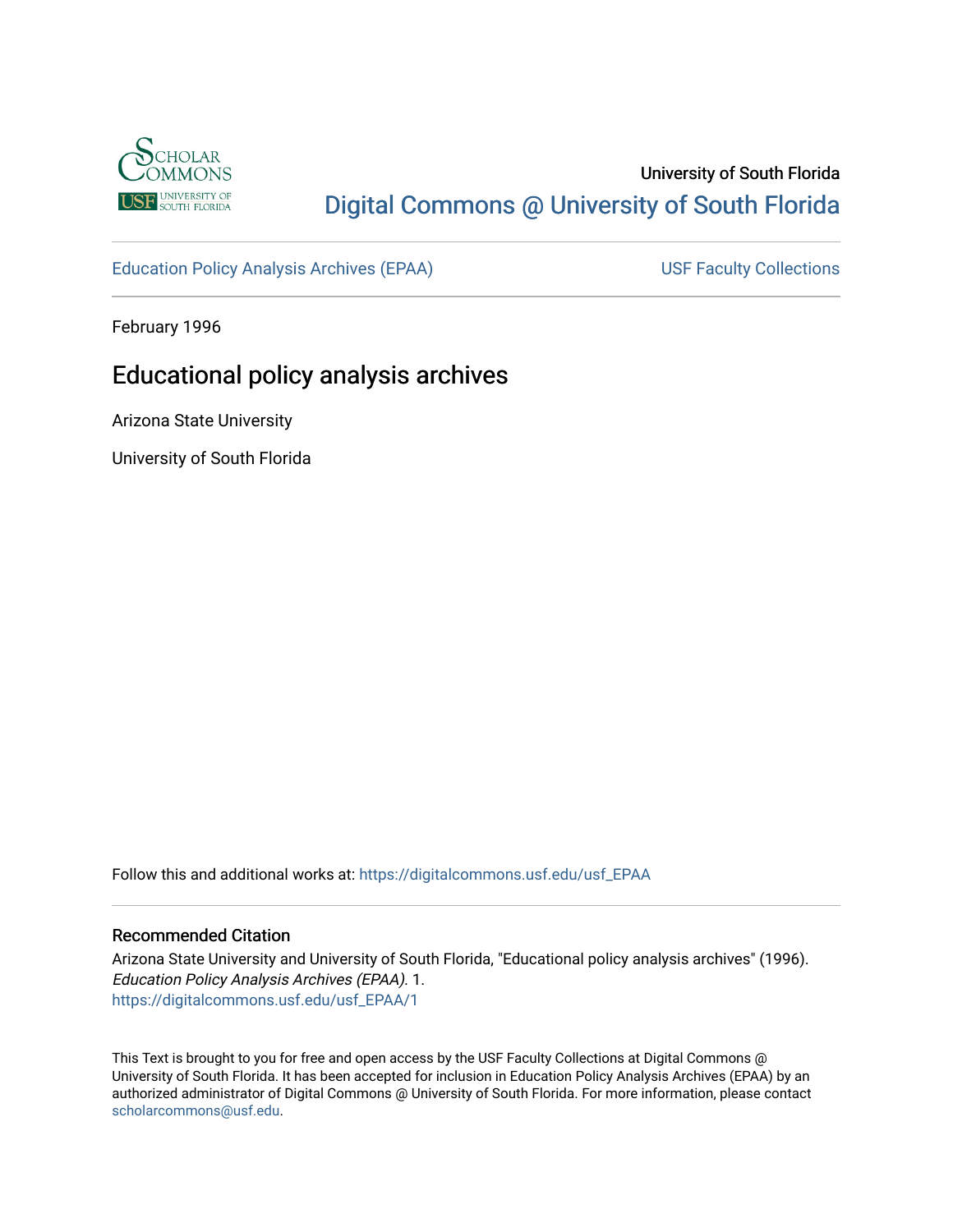# **Education Policy Analysis Archives**

## **Volume 4 Number 2 February 17, 1996 ISSN 1068-2341**

A peer-reviewed scholarly electronic journal.

Editor: Gene V Glass,Glass@ASU.EDU. College of Education, Arizona State University,Tempe AZ 85287-2411

Copyright 1996, the EDUCATION POLICY ANALYSIS ARCHIVES.Permission is hereby granted to copy any article provided that EDU POLICY ANALYSIS ARCHIVES is credited and copies are not sold.

# **Staff Development Policy: Fuzzy Choices in an Imperfect Market**

# **Robert T. Stout Arizona State University**

*stout@asu.edu*

**Abstract:** It is argued here that staff development in the public elementary and secondary schools of the United States is misguided in both policy and practice. In its current form it represents an imperfect consumer market in which "proof of purchase" substitutes for investment in either school improvement or individual development. A policy model based on investment in school improvement is shown, in which different assumptions about how to improve schools are linked to different alternatives for the design and implementation of staff development. These are argued to be based on an investment rather than consumption model.

Public policy about staff development for teachers is confused by both lack of clear purpose and by unsatisfactory decision criteria. Lanier and Little (1986) concluded that "staff development has not generally been the product of coherent policy, nor has it been systematically integrated with institutional priorities for curriculum and instructional improvement" (p. 562). Consequently, policy makers have little opportunity to assess either costs or benefits of what is a large public investment. Nonetheless they continue to view staff development-sometimes called continuing education, in-service training, or professional development-as a basic tool for changing teacher behaviors, and therefore schools. The view may be misplaced or wrong-headed but it prevails.

But fundamental policy choices exist. If they were made apparent they might lead to modifications in public policy decisions about investment in staff development. Mitchell (1986), for example, argued if school leaders believe that improving individual skill or motivation among teachers is more likely to improve performance than close supervision, staff development may be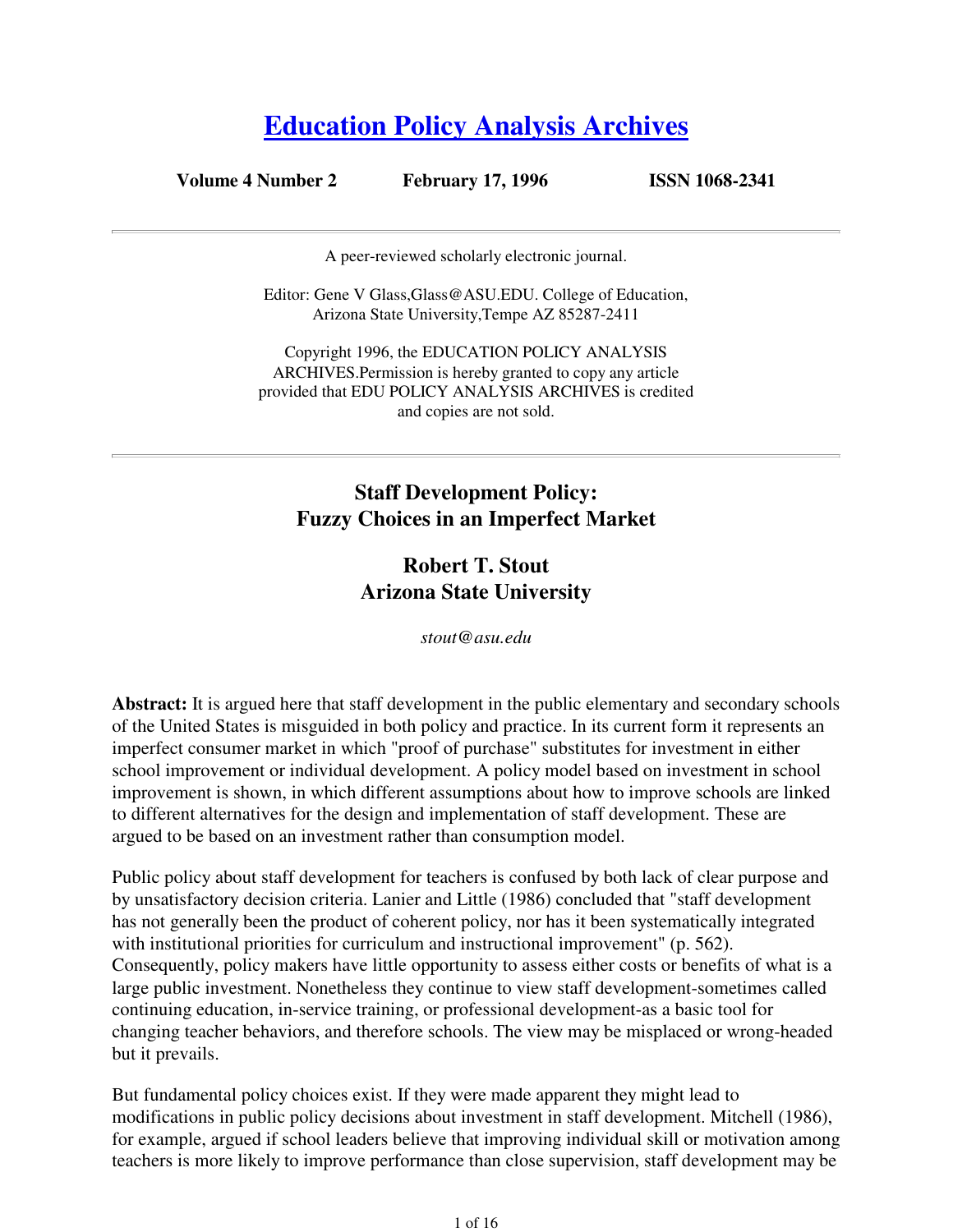a good school improvement strategy. Further, when leadership assumes that the average level of teacher performance is shaped more by cultural beliefs and subjective feelings than by objective work conditions (like class size or textbook quality) staff development may become a favored tactic.

Although current staff development policy is muddled at best, and out of control at worst, policy makers continue to assert the value of the enterprise. Almost all states in the United States require some form of continuing education for teachers. The major national reports on teacher reform, Tomorrow's Teachers (Holmes Group, 1986) and A Nation Prepared: Teachers for the 21st Century (Carnegie, 1986), emphasize the need for teachers to continue to learn. Virtually every school district in the country provides some form of staff development for teachers. Salary schedules, merit pay schemes, and career ladders throughout the country reward teachers for participation in staff development.

# **TEACHER MOTIVATION TO PARTICIPATE**

But why would teachers bother to participate? At least four motives underlie teacher decisions to do so. One is salary enhancement. Participation pays off. Automatic salary raises often accrue quickly, and almost always eventually. Eligibility to compete for merit pay or to climb a career ladder are often tied to "demonstrated commitment to personal and professional development" (read participation in staff development). Another motive is certificate maintenance. State policy makers assume, whether rightly or wrongly, that periodic retooling is desirable and that continuing in the occupation should be dependent on it. A third motive is career mobility. Teachers take courses and degrees and participate in workshops to build resumes. Having done so, they attempt to leave education for other occupations or to pursue other careers within education, administration being the notable example.

None of these three motives, in itself, necessarily leads to better performance. Sometimes participation will do so, but nothing exists in the system to ensure, or perhaps even encourage, it. If a teacher's skills improve, and if the enhanced skill can be shown to result in higher levels of student performance, or any other measure of school output, then policy assumptions have been satisfied. But on the face of it, the evidence is missing that staff development, as currently arranged, can produce these links.

Teachers talk about the fourth motive, but in vague terms. Almost always the language is of gaining new skills/knowledge to enhance classroom performance. The motive is both noble, and appropriate, from a public policy perspective. The problem, as will be argued, is that the chances of policy-appropriate motive connecting to available, timely, and intellectually honest sources are little more than accidental.

# **A SHORT EXCURSION INTO COST**

Although computing the costs of all of this activity is beyond the scope of this paper, a review of the sources of cost may be instructive. The costs are both direct and indirect. Direct costs accrue as a result of direct payment to service providers. State-level costs occur when the state education agency (1) provides direct staff development assistance, (2) funds project-related efforts by local education agencies or by private providers, or (3) processes advanced certification requests. Every state in the country employs department of education specialists who provide direct service to school districts, and each state has officials who process information about teacher progress toward this or that advanced certificate. County offices of education (or some other intermediate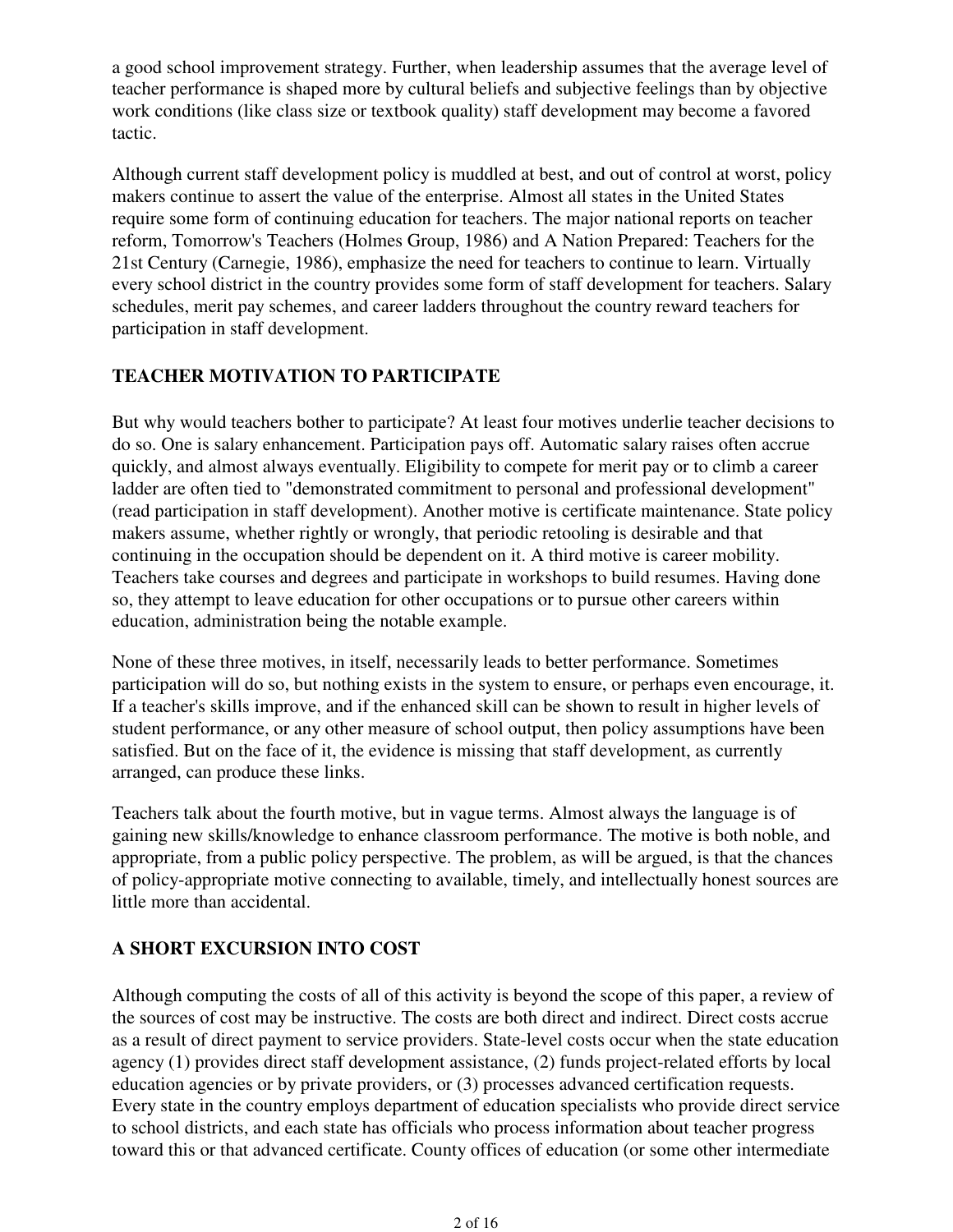unit) often provide direct services which parallel or supplement those of the state education agency.

Local education agencies also incur direct costs. Smaller costs manifest in one or two days a year set aside as "in-service days." A higher level of cost in incurred when a local education agency decides to stress a particular theme. In this scenario, a private consultant (or district employee) provides a series of workshops and other training experiences. Perhaps the greatest direct expenditure of local funds attaches to general school improvement efforts, in which teachers are instructed in techniques, planning, curriculum development, and a host of other topics associated with a general model of school change.

Additional direct costs are incurred when substitute teachers must be hired to replace teachers who are attending staff development activities. Although much staff development takes place before and after regular school hours, sufficient activity occurs during the work day that this cost is noticeable. A final direct cost is that borne by teachers. As they advance in certification or obtain advanced degrees, teachers incur out- of-pocket expenses for college and university course work. Although the costs of such courses are recovered manyfold (given contemporary salary schedules), teachers nonetheless incur them.

The most expensive indirect cost of staff development rests with typical school district compensation systems. Under these, teachers get automatic pay raises for completing courses and workshops offered by whatever agencies are recognized by the school district. A related indirect cost is that public subsidies are provided for many of the providers. Public universities and colleges may enjoy subsidies of 30 percent or more of the true direct costs of instruction. Presumably, independent colleges and universities show profit, but even they receive public subsidy through the use of school-district facilities or by hiring full-time employees of local school districts and paying them modest wages.

Although beyond the scope of this work to establish, the total cost of all of this is not trivial. Little (1988) estimated that in 1986-87 staff development costs (direct and indirect) in California were about \$368 million, or about \$1700 per certified staff member. This figure is consistent with that reported by Miller, Lord and Dorney (1994), who estimated costs between \$1700 and \$3500 per teacher in four school districts. THE PUBLIC INTEREST Although pubic interest in staff development is long-standing, shifts of focus and authority have been common, reflecting, perhaps, a continuing uncertainty over purpose, and discomfort about quality.

Two general policy goals have been associated with staff development in this century; general upgrading of teacher skills and preparing teachers to accomplish new tasks (Stout and Wigand 1982). The locus of policy interest has shifted from the states and state interests in insisting that teachers be college graduates, to the federal government, and back to an alliance between state and local policy makers. Federal interest was at its peak during the years from about 1956 to about 1975, during which time staff development was used as a mechanism to produce a general reformation of America's schools. Better curricula and better personnel were thought to be much needed and to be possible through federal intervention in training. Now state and local policy makers have received and responded to the mandate to recapture excellence and are using staff development in a host of ways. At the core of these efforts is a belief that staff development can produce school improvement.

Over the past sixty or so years, policy about staff development has not been guided by a single consistent purpose. Row and column salary schedules have been used to improve the teaching force in a general way. Some targeted efforts have been implemented in response to changes in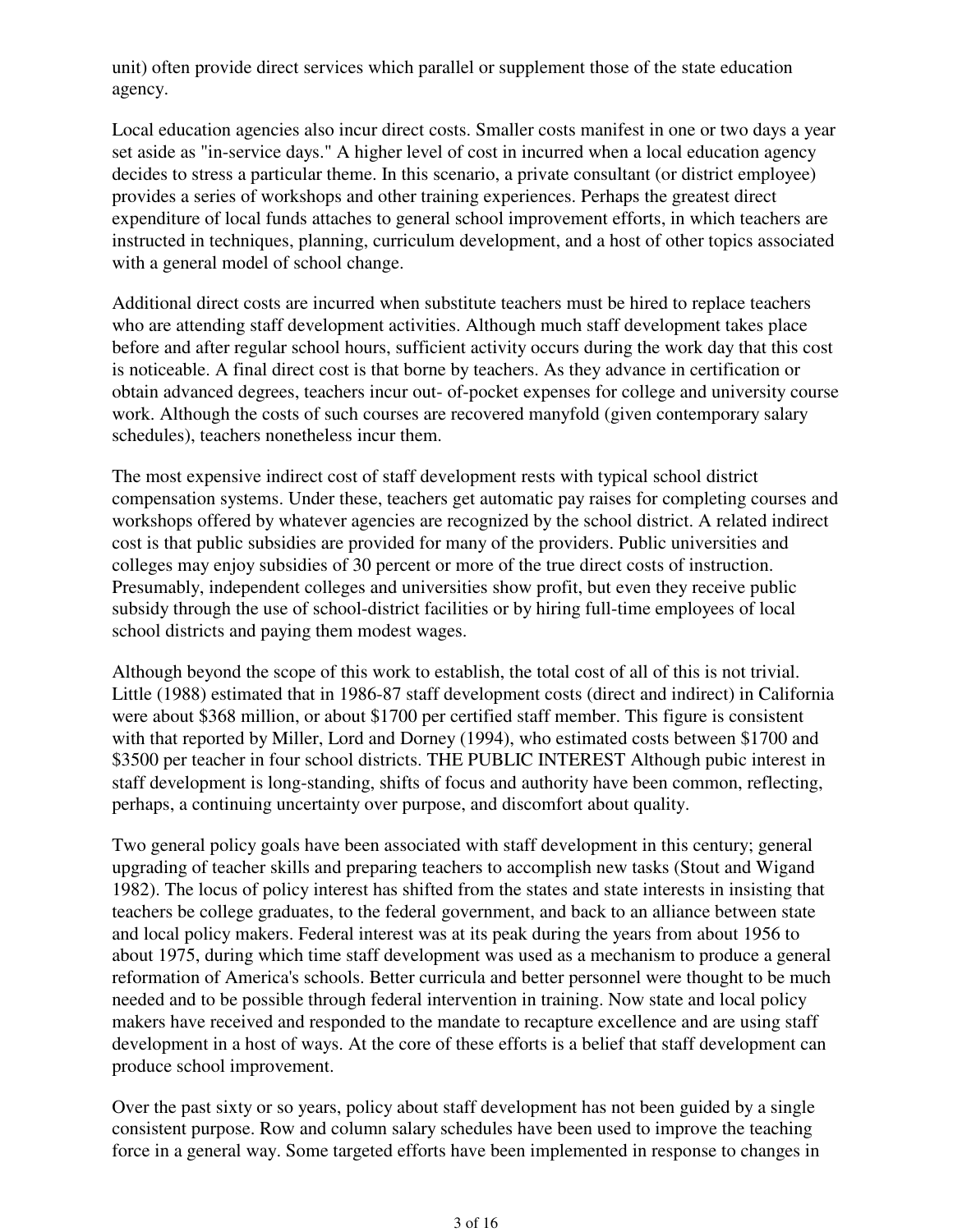federal policy directions, and periodic efforts have been made to link staff development to systematic school reform efforts. But, overall, these efforts have been without general direction and the coordination required to achieve some clear purpose.

# **THE MARKET SYSTEM FOR STAFF DEVELOPMENT**

The lack of policy focus in staff development is confounded by the nature of the market system through which it is provided. The multiple motives of teachers to participate have been described and the assertion made that only one of the four (the most difficult to track) has a clear potential link to improving school performance. In addition, the system of providing staff development is not unlike a giant academic bazaar. Colleges and universities compete fiercely for clients. In metropolitan areas of any size, tens of colleges and universities may be offering courses with the same title at the same time. Thousands of other providers crowd the marketplace as well. Local education agencies, county and state education agencies, private consultants, publishers and manufacturers of instructional materials, and purveyors of all sorts of answers to education concerns and problems set up their stalls and attempt to attract paying customers. This market is largely unregulated with respect to quality, though it is regulated in part with respect to form. The absence of quality controls is a result of both the absence of a clearly understood purpose and the motive systems that induce teachers to participate.

States have attempted to address the question of quality and return on state subsidy by regulating processes and procedures such as the number of required contact hours for courses or mandating that examinations be given in them. Some states have, from time to time, mandated content, particularly in response to a hot curricular issue. In other states, state agency employees have entered the marketplace as competitors. While these actions have encumbered and complicated the marketplace, they are misplaced because they are based on a misunderstanding of the operating market mechanism.

Staff development is a consumer market, albeit an imperfect one. In a true consumer market quality derives from consumer expectations of benefit and subsequent consumer choice. Bad products are driven out by consumer disinterest because the product is expected to produce utility for the purchaser. Products which do not are not purchased. In the staff development market, however, the inherent utility of a course or activity is irrelevant. The utility does not lie in the experience, but in evidence that the experience has been purchased. The consumer market analog is the "proof of purchase" which can be redeemed for a rebate or premium. In the case of staff development the "proof of purchase" is a transcript showing course completion, or a degree, or a certificate of attendance. The "proof of purchase" is traded for utility. Consequently, quality of the experience is easily sacrificed by participants for convenience or ease of access or free parking or a host of other considerations. Three of the motives to participate (salary enhancement, certificate maintenance, career mobility) are satisfied by showing sufficient numbers of proofs of purchase. At the point of "cashing in," proofs of purchase from one experience or course or institution are as good as those from any other.

The market then is a high volume, high cost, consumer driven one in which utility is disconnected to product and current regulatory attempts are misplaced because they do not affect the primary currency.

### **APPARENT CONSEQUENCES OF THE CURRENT MODEL**

Teachers in large numbers continue to participate in staff development, and providers have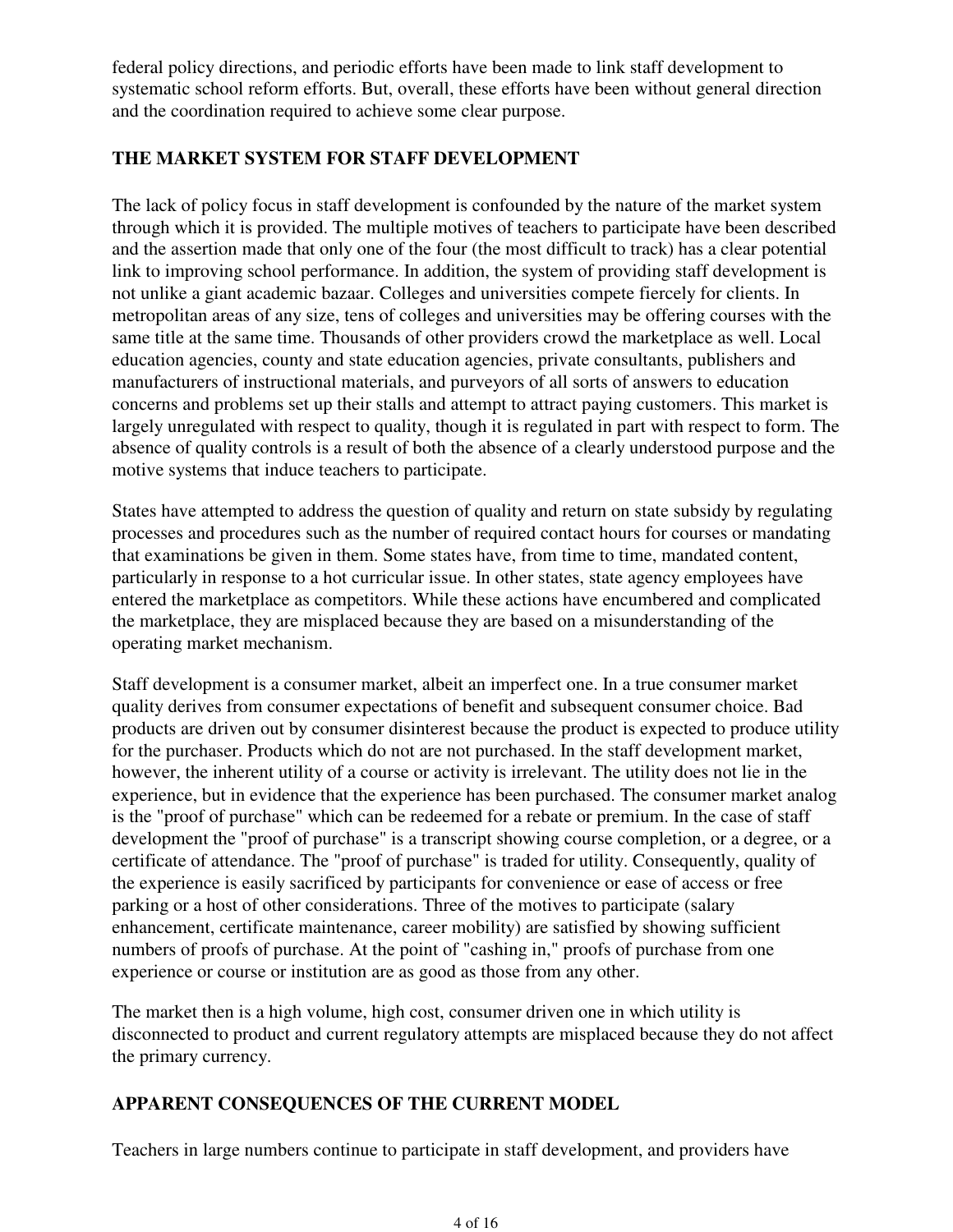multiplied as creative people continue to develop new delivery systems. Yet research evidence continues to be elusive, with no demonstrated link between teacher performance and attainment of advanced courses (Glasman and Biniaminov, 1981). School quality is not predicted by the numbers of teachers with advanced preparation. Sustained effort to use staff development in the context of general school reform has been lacking. As Guskey (1986, p.5) put it, "Nearly every major work on the topic of staff development has emphasized the failings of these efforts." Stallings and Krasavage (1986) argue that even highly directed training in specific instructional skills conducted over a period of several years did not result in sustained changes in teaching behaviors. Slavin (1989) placed the ineffectiveness of staff development in the larger context of fads in education. Fenstermacher and Berliner (1985) have written about the lack of evaluation models for understanding the effectiveness of staff development, and have proposed a way to begin to do so. Finally, data from the *METROPOLITAN LIFE SURVEY OF THE AMERICAN TEACHER* (1986) indicate that about 75 percent of teachers wished to influence the design and conduct of staff development programs, but only about 30 percent felt that they did so. A recent summary of staff development says that it is an "enterprise that is fragmented, not frequently engaged in on a continuing basis by practitioners, not regarded very highly as it is practiced, and rarely assessed in terms of teacher behavior and student learning outcomes." (Howey and Vaughn cited in Guskey, 1986, p.5)

It is quite difficult to imagine what kind of evidence would address the general question of the level of success of staff development efforts in the United States. At the most abstract level perhaps staff development has been successful. Over the years teachers have been able to adapt technique and curricula to changes in policy mandates. If schools have changed at all in fifty years, one must admit the possibility that staff development has contributed to these changes. In addition, policy makers must see some benefit in staff development because it continues to receive funding, and policy makers continue to worry about its content, quality, and form.

At more concrete levels, the evidence is much less certain. Because staff development is so pervasive, no large-scale studies of it effects have been done. The assessments of Teacher Corps and the Teacher Centers did not prove compelling enough to sustain them. Cuban (1984) argued that "... over nearly a century, the data show striking convergence in outlining a stable core of teacher-centered instructional activities in the elementary school and, in high school classrooms, a remarkably pure and durable version of the same set of activities." (p.238)

Aside from the effect of staff development efforts, their quality is a major issue. Shoddy work is tolerated perhaps because teachers have come to expect little from staff development, the "proofs of purchase" continue to be available and no professional standards are available to assess the activity. The system is so diffuse that word-of-mouth assessments may or may not affect subsequent provider behavior. Often enough, evaluation is conducted against teacher perceptions of usefulness or likability, but almost never against a standard having to do with school improvement. Finally, it is probably fair to say that entertaining presentations on "hot" topics get far better marks from teachers than the content or consequence would justify. The profession seems to have agreed tacitly that since staff development is not to be taken seriously anyway, great variations in quality are tolerable.

A second serious problem has to do with quantity. No evidence exists to allow a sensible policy decision about the amount of staff development needed to accomplish any given purpose. This is so in part because activity and purpose are so seldom connected. Private providers charge hourly rates, so the amount of staff development is a function of a district's willingness to spend. The provider simply matches the quantity of the service to the contract price. Universities and colleges operate on the basis of credit hours, with course material tailored to fill up the number of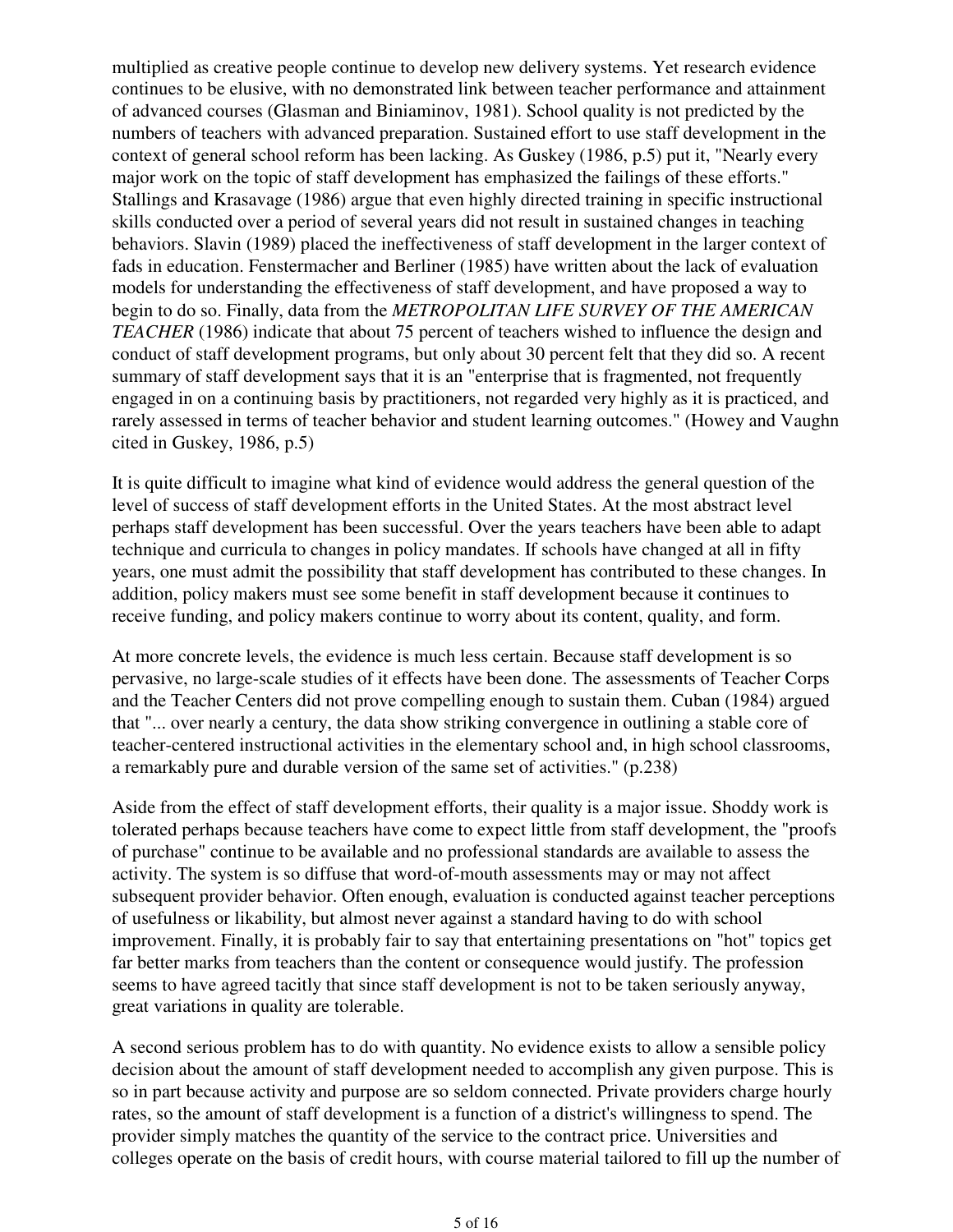contact hours required to satisfy a definition of a credit hour. No standards exist to help define how much a person might expect to learn in a one or three credit hour course. The matter rests almost entirely with the faculty member teaching the course.

A third problem is one of distribution. Teachers in urban areas have choices and exposures that teachers in remote areas lack. Because staff development delivery is labor intensive, teachers in remote areas must often travel great distances, rely on local talent, or engage with a variety of "non-traditional" delivery systems.

Despite research of varying focus and quality, including perhaps the largest single effort to assess results (Little et al., 1988), staff development efforts continue and expand based on the assumption of benefit to the public. The system rumbles on, unchecked and effectively unexamined.

# **POLICY ALTERNATIVES**

If the central argument of this article is sound--viz., that current models of staff development neither deliver, nor promise to deliver, predictable increases in school quality-- some obvious policy alternatives can be examined. The first, of course, is to do nothing. Powerful vested interests would support the option. Row and column salary schedules are quite attractive to teacher associations. Movement across and down is relatively painless, with staff development providing easy mechanisms for enhancing life-time earnings. Providers of all sorts benefit in many ways. New ideas, for good or naught, do get disseminated. Participants may benefit in other than economic ways. Thus, in the absence of documented harm, and with undocumented expenditures, the political cost of making major changes may be too high.

A second option would be to abandon the basic assumption that staff development makes any difference to anyone, and get out of the business with public funds. The elimination of public funding for staff development might free up substantial dollars for other efforts to increase student performance. But this option is as unattractive as the first is attractive, and for the same reasons. Substantial numbers of individuals and groups benefit from the current system. Consequently, it is an unlikely choice.

A third option is for state and local education agencies to develop policies which increase the possibilities for successful staff development. To do so, however, requires that policy decisions be informed by an understanding of the alternative forms that such programs can take and how these are related to adopted goals. Much in a prescriptive nature has been written about successful delivery systems (Dilworth and Imig,1995; Howey, Bents and Corrigan, 1980; McKenzie 1980; Academy for Educational Development, 1985; Hall, 1986; Fielding and Schalock, 1985).

However, two prior considerations modify the structure of a staff development system; the content of the training to be provided and the methods of program delivery.

### *Content*

In content, staff development programs provide some combination of technical and interpersonal or organizational skills. Technical skills include subject matter expertness and pedagogical techniques along with such ancillary bodies of knowledge as child development, student assessment, and classroom management. These skills, critical in the development and effective implementation of instruction, inform the selection of materials, modification of instruction to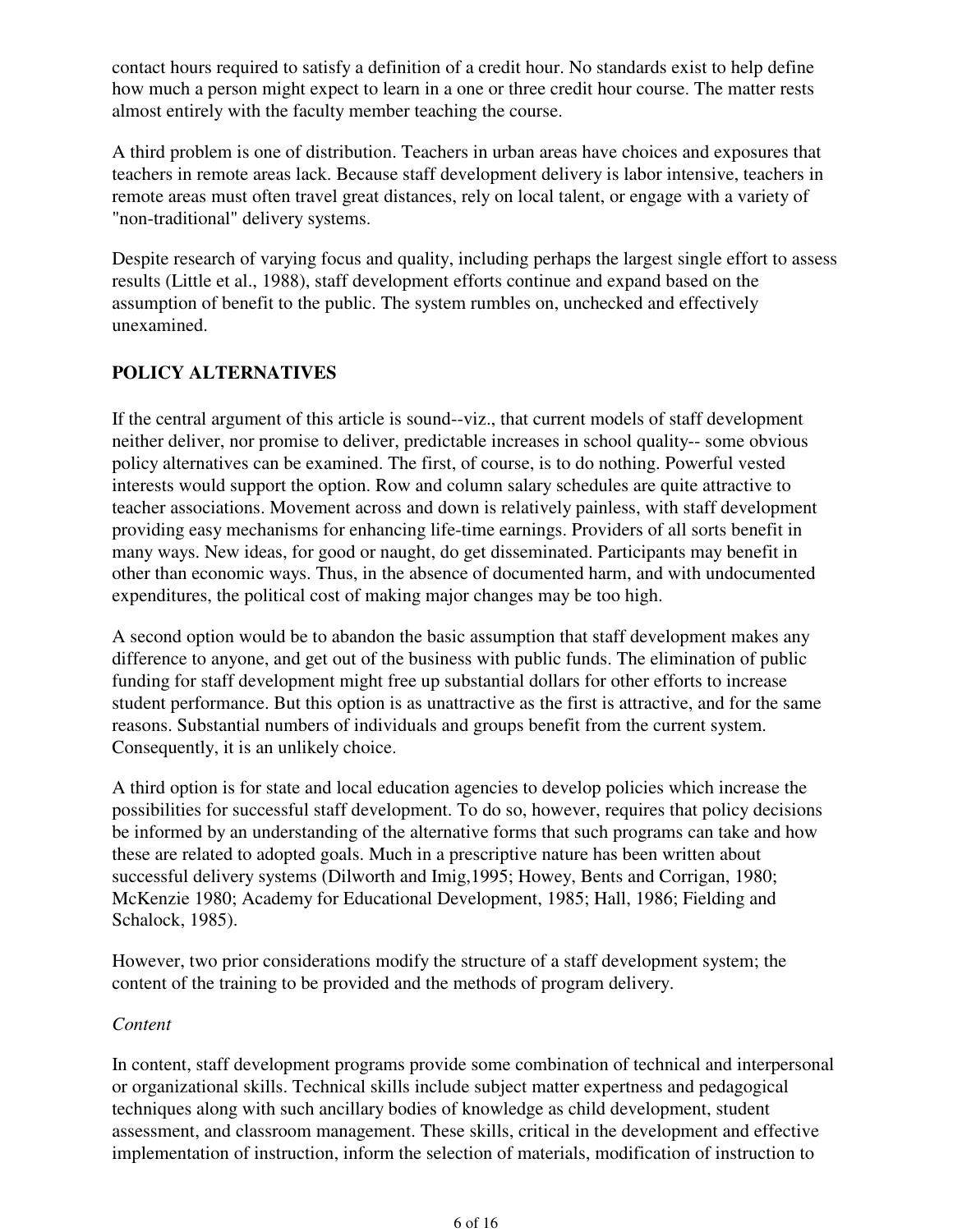meet the needs of diverse student groups, identification of alternative learning experiences, adaptation of lesson plans to changing classroom contexts, and so on. They significantly affect day-to-day classroom operations (Mitchell, Ortiz and Mitchell, 1983). Although colleges and universities are expected to develop these skills in preparation programs, beginning teachers cannot be expected to have mastered them, as Berliner (1986) has shown. Staff development, thus, may have a legitimate role to play in continued skill development.

Beyond the inculcation of improved craft skills, staff development programs might help teachers understand and use organizational skills needed to work effectively with other adults. These skills include learning to participate in decision-making groups, to assess and plan for overall school improvement, and to interact with groups of parents. Put more generally, these are the skills required to work as colleagues with other adults in a professional setting (Blankenship, 1977). Modern schools are not simple organizations as portrayed in the folklore of American education.

While much of the work of schools continues to be done in a setting where one teacher works with small groups of students on simple and standardized lessons, this image obscures as much as it reveals. Schools are complex social enterprises filled with different roles for students and teachers. Strong and frequently divergent points of view shape the behavior of professional educators at all levels. Moreover, differences in community values and social systems subject the schools to competing interests.

The complex social order of the modern school creates even more need to master interpersonal or organizational skills. Mentoring or coaching, for example, requires a set of skills that teachers rarely develop during their initial preparation. Mentors must be able to assess the behavior of a colleague, counsel with the person and provide suggestions for improvement while, at the same time, retaining a peer relationship. The introduction of school- site councils requires that teachers learn an array of group process skills. Once again, these are not skills which routinely appear in preparation programs.

### *Delivery*

In addition to emphasizing different types of training content, staff development programs differ significantly in form. From a policy perspective, the most important factor in the form of delivery is whether training opportunities are directed to individual teachers or to groups of teachers with common work responsibilities. The first approach is more common, used when the goal is to improve individual performance by allowing teachers to identify their own needs and preferences and to select training opportunities without reference to others in the same school organization. This is the modal form of delivery in the current model.

The alternative, the work-group approach, has grown more popular in recent years. Here the main goal is to strengthen institutional capacity by encouraging teachers to think of staff development as an integral part of an overall school or district improvement program. It is usually delivered in the form of workshops or seminars focused on school site, grade-level, or subject matter problems that require coordinated responses from both teachers and administrators.

#### *Content/Delivery Models*

In combination, the content and delivery variables define four models of staff development for teachers. As shown in Table 1, these four models define the parameters of a system.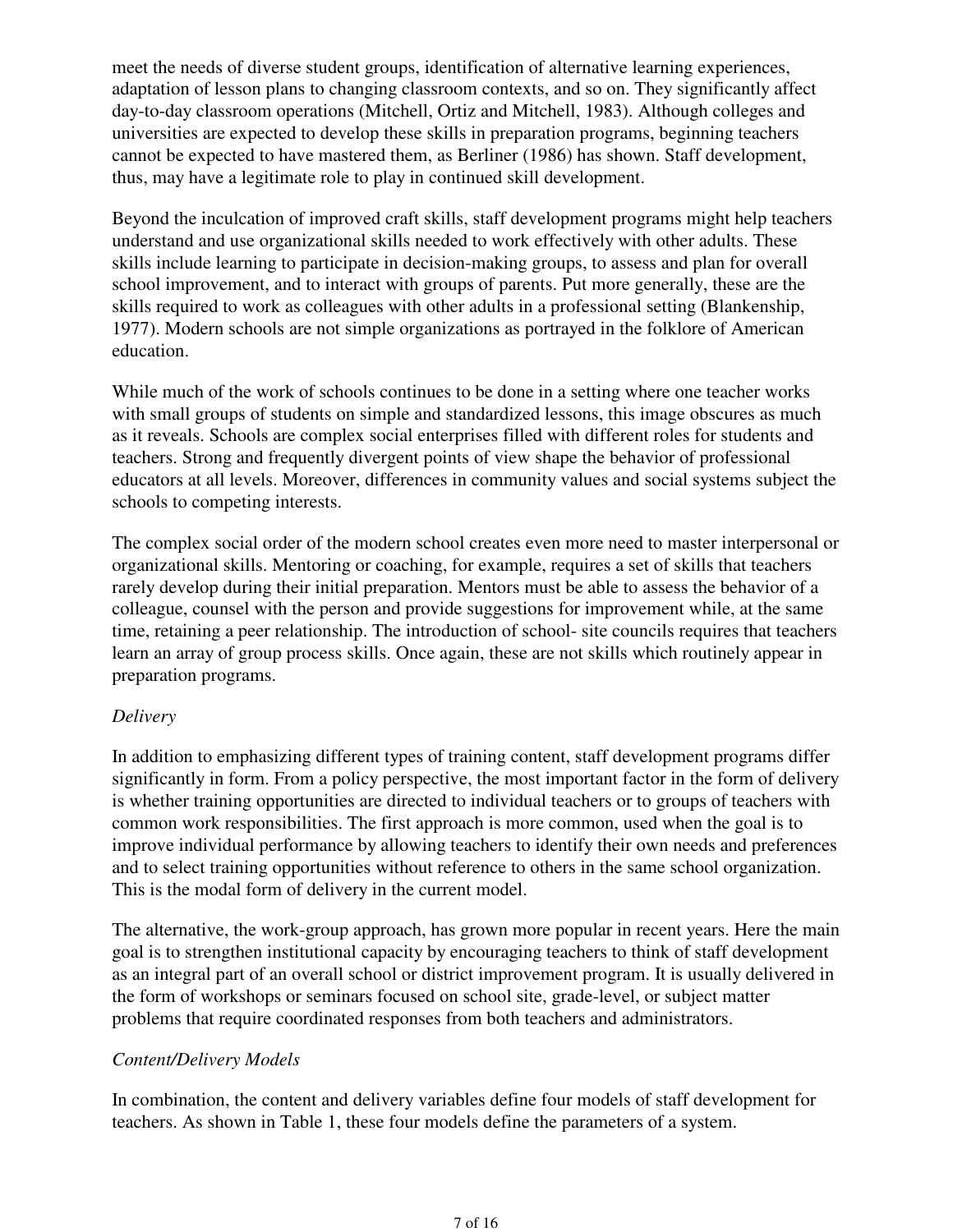# **Table 1 Models of Staff Development**

| <b>FOCUS OF DELIVERY</b> |                             |                                            |                              |  |
|--------------------------|-----------------------------|--------------------------------------------|------------------------------|--|
|                          |                             | <b>Individual</b>                          | <b>Work Group</b>            |  |
|                          | <b>Pedagogy/Instruction</b> | <b>Instructional</b><br><b>Enhancement</b> | Program<br>Development       |  |
| <b>CONTENT</b>           |                             |                                            |                              |  |
|                          | Organization<br>Leadership  | <b>Professional</b><br>Leadership          | <b>School</b><br>Improvement |  |

Instructional enhancement is the traditional mode, and is served by staff development programs that combine technical skill development with a focus on delivering services to individual teachers. Skills such as new instruction methods, classroom management, diagnosis of student learning problems, motivation techniques and the use of curricular materials are typically taught in this way.

The lower left cell describes staff development designed to enhance professional leadership. The content of training shifts from technical to organizational skills, although the focus continues to be on individuals. Department heads, mentor teachers, team leaders and master teachers are obvious participants. Each needs to know how to function effectively with other adults and to operate within complex social roles that are not ordinarily contemplated, much less developed, during preparation or in early career.

Improved functioning for groups of teachers working on program development tasks is the focus of activity in the upper right cell. It is one thing for a single teacher to plan lessons for a year, but quite another to establish the scope and sequence of science or mathematics instruction for a particular grade level in an entire school. Teachers must learn high levels of technical skills, not generally applicable in individual classrooms. Textbook assessment, curriculum alignment, program evaluation, and student assessment models are examples of these sets of skills. Their application is conditioned by the context of school and district-level decisions regarding emphases and directions. As decisions of the group affect its various members, teachers participate as members of work groups rather than as individuals.

The activity represented in the lower right cell has as focus overall school improvement. In order to make schools more robust learning places teachers combine their personal skills with organizational processes that can only be acquired and exercised in a work-group setting. Even the best teachers will be less than optimally effective if they succumb to intra-faculty squabbles over teaching methods, coordination and cooperation, or school directions. This cell represents much of what is required to bring about collaborative, school-based, change. Taken together, the processes of genuine change in a school are quite involved (Dillon-Peterson 1981) and require sophisticated interaction skills.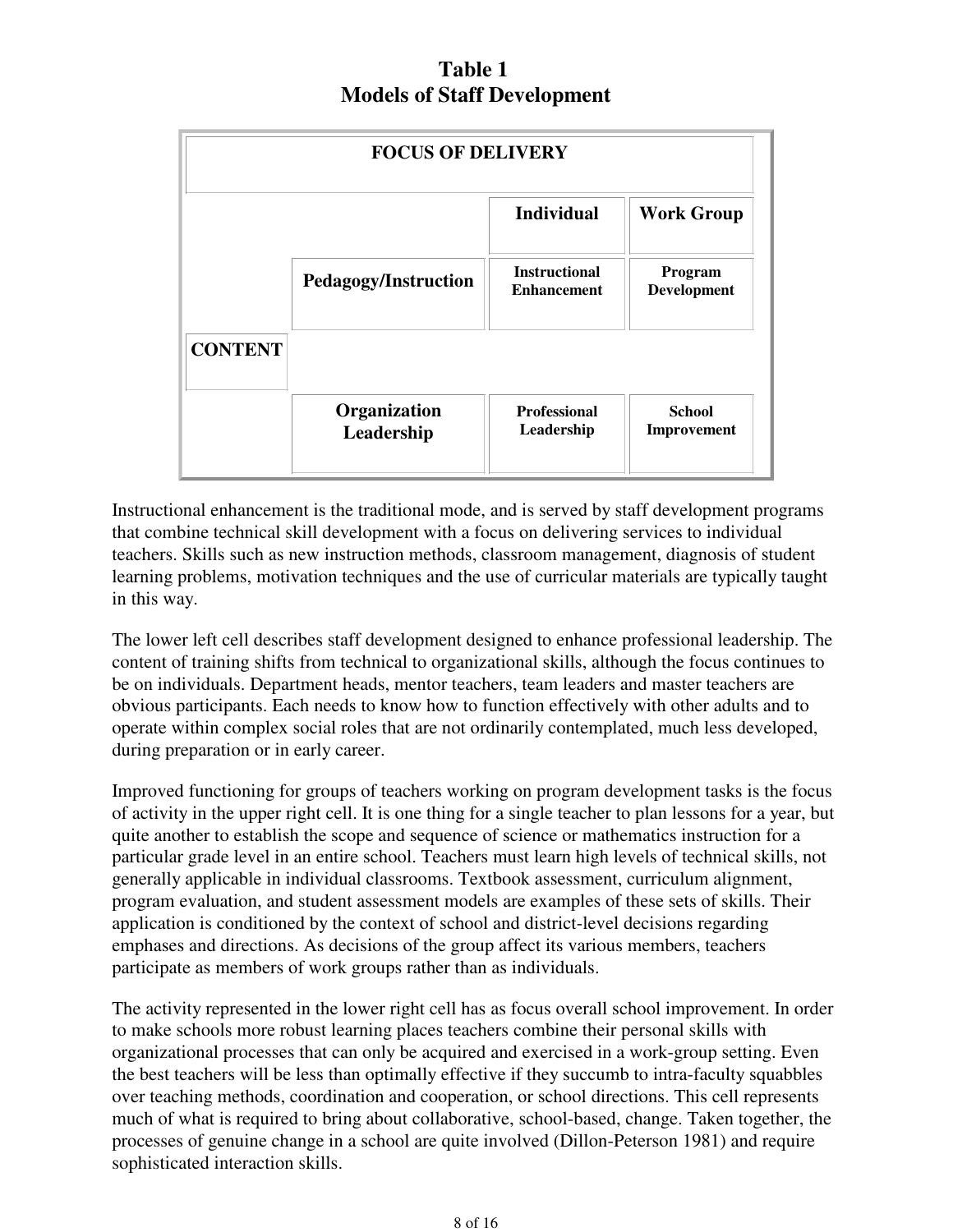The four types of staff development are available to policy makers. But because these models are designed to accomplish different ends, the links to policy objectives need to be made clear.

### **EVIDENT POLICY CHOICES**

Policy choices are statements of value. As such they rest on both desired ends and on assumptions about the relationships between ends and means (Marshall et al., 1985). In the absence of reliable data about what really works to make schools better, policy makers operate from what they believe will work or from ideas which they believe will satisfy their own self interests. The choice of staff development models, in turn, rests on those beliefs, and each staff development model has behind it a different assumption about how to reform schools. It makes sense for policy makers to be clear about their assumptions concerning school reform, because the choice of staff development emphases can be made consistent with them.

If policy makers believe that the primary tool for improving education is to hold teachers strictly accountable for performance, then the Instructional Enhancement model of staff development is appropriate. This is so because teacher accountability policies make the logical, but narrow, assumption that the best way to make better schools is to make better teachers. This is to be accomplished by tougher performance evaluation standards and, sometimes, by linking performance to compensation. Doing so might encourage teachers to look beyond the "proof of purchase" utility of staff development programs and to concentrate on experiences that they thought would increase the probability that training would improve chances for positive evaluation or increased compensation.

If policy makers believe that the key to school improvement lies with creating new teacher work roles, the Professional Leadership model of staff development is preferred. This policy strategy assumes that overall school improvement will result if teachers accept more differentiated job responsibilities and make unique contributions to the instructional program. In effect, this strategy attempts to increase the general density of instructional leadership in a school.

If policy makers believe that professionalizing teaching is a precursor to school improvement then the staff development strategy of choice should be that of Program Development. The key assumption of this policy strategy is that a professionalized workforce in the schools will find more effective ways of cooperation and collaboration in school program design and implementation. Professionalization, the argument goes, means that teachers will become intimately involved in the design and assessment of programs. As a result, they will accept more responsibility for the quality of their implementation and will work closely with their colleagues to insure that all students are given appropriate opportunities to learn. Staff development is concentrated on technical aspects of the instructional process not ordinarily exposed to teacher control.

Finally, if policy makers believe that improving education is more likely if schools are restructured, the staff development strategy of School Improvement may be attractive. The intent of the strategy is to transform schools into cooperative learning communities in which student needs become paramount by altering decision-making procedures, organization structures, and the distribution of authority and responsibility. The needs of the school, as identified by teachers, students, parents and local administrators determine the scope and nature of the staff development work undertaken. In this environment, staff development is a continuous and central element of life-not a special set of programs or activities.

As argued, the choice of staff development model can and ought to be linked to beliefs about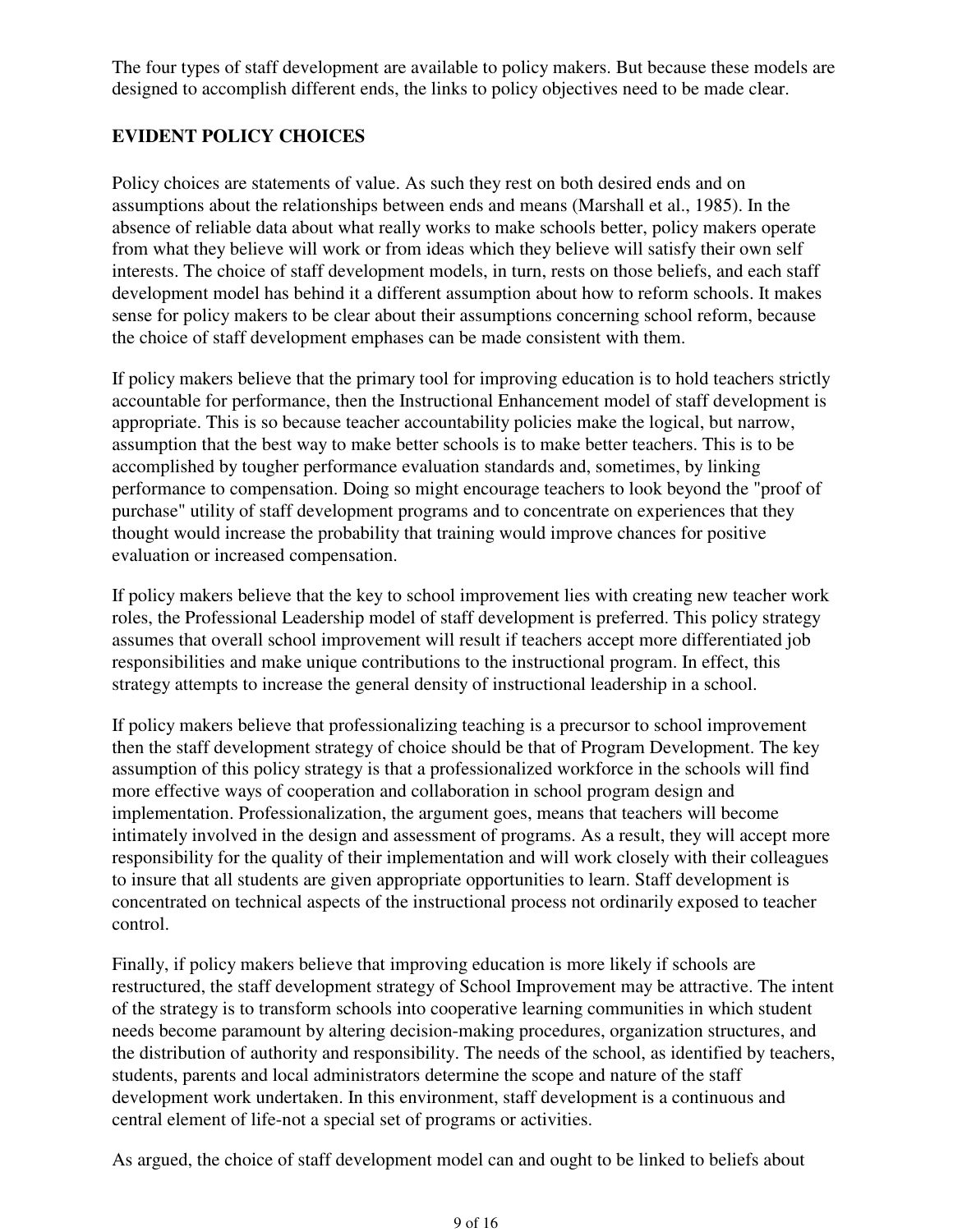central strategies for school reform. Depending on assumptions policy makers make about what will work, staff development models will vary. It is not clear which, if any, of these is most successful, but it is clear that each is designed to accomplish different ends. If policy makers mix ends and means, as they do now, the results are unlikely to be different from the current muddle in which staff development is provided.

### **IMPLICATIONS FOR THE STAFF DEVELOPMENT MARKETPLACE**

So far I have argued that current staff development policy and implementation is flawed on two counts; little deliberate connection is made between the presumed purposes of staff development and the various means by which it is carried out, and the marketplace for staff development is an imperfect consumer market in which "proofs of purchase" can substitute for utility. I have argued as well that it is possible to articulate four distinct models of staff development, each anchored in a distinct set of assumptions about how to improve schools. In the next section I explore how each of the four school improvement strategies, and its associated staff development model, has a potential effect on the marketplace for staff development. No claim can be made that these consequences are likely, since a prior claim was made that "doing nothing" is the likely policy choice. But they are interesting speculations.

### *Instructional Enhancement Models*

The accountability strategies, so prevalent in recent reform efforts, may already have begun to shift the market system away from open choice and high levels of teacher discretion toward authoritative definitions of required technical skills. Generally accepted standards of good practice are being incorporated into standards for staff training and evaluation in many states, as are the knowledge and experience seen as the basis for their mastery. The most likely consequence is that the variety of staff development programs and activities will be reduced, sharpening the focus and intellectual definitions of teaching. Publication of TOWARD HIGH AND RIGOROUS STANDARDS FOR THE TEACHING PROFESSION (National Board for Professional Teaching Standards, 1989), and subsequent assessment of individuals by the Board is an obvious first step toward establishing uniform standards of teacher performance.

In the long run, one can hope that teaching will become a more rigorous field of study. Under accountability pressure, teachers might be expected to seek high quality staff development programs more explicitly linked to the skills required for positive appraisal, salary advances and job retention. As the Carnegie Task Force (1986) put it, there is "no reason to perpetuate a system of continuing education that determines teacher compensation on the basis of credits earned after becoming a teacher. Compensation should be based on proven competence, not time in the chair" (p.77).

Carefully developed accountability policies might be expected to have a second important effect on the staff development delivery system. By establishing performance-based criteria for certification and recertification, accountability policies encourage the development of richer and more comprehensive teacher assessment practices. In addition to standardized tests of pedagogical and subject-matter knowledge, recent accountability proposals include requirements that teachers prepare a work portfolio containing such artifacts of competence as lesson plans, teacher-made tests, instructional materials, or videotapes of teaching. Staff development which cannot, in some demonstrable way, contribute to a richer portfolio might become unattractive to potential consumers.

One possible result will be new staff development vendors. Private coaching schools aimed at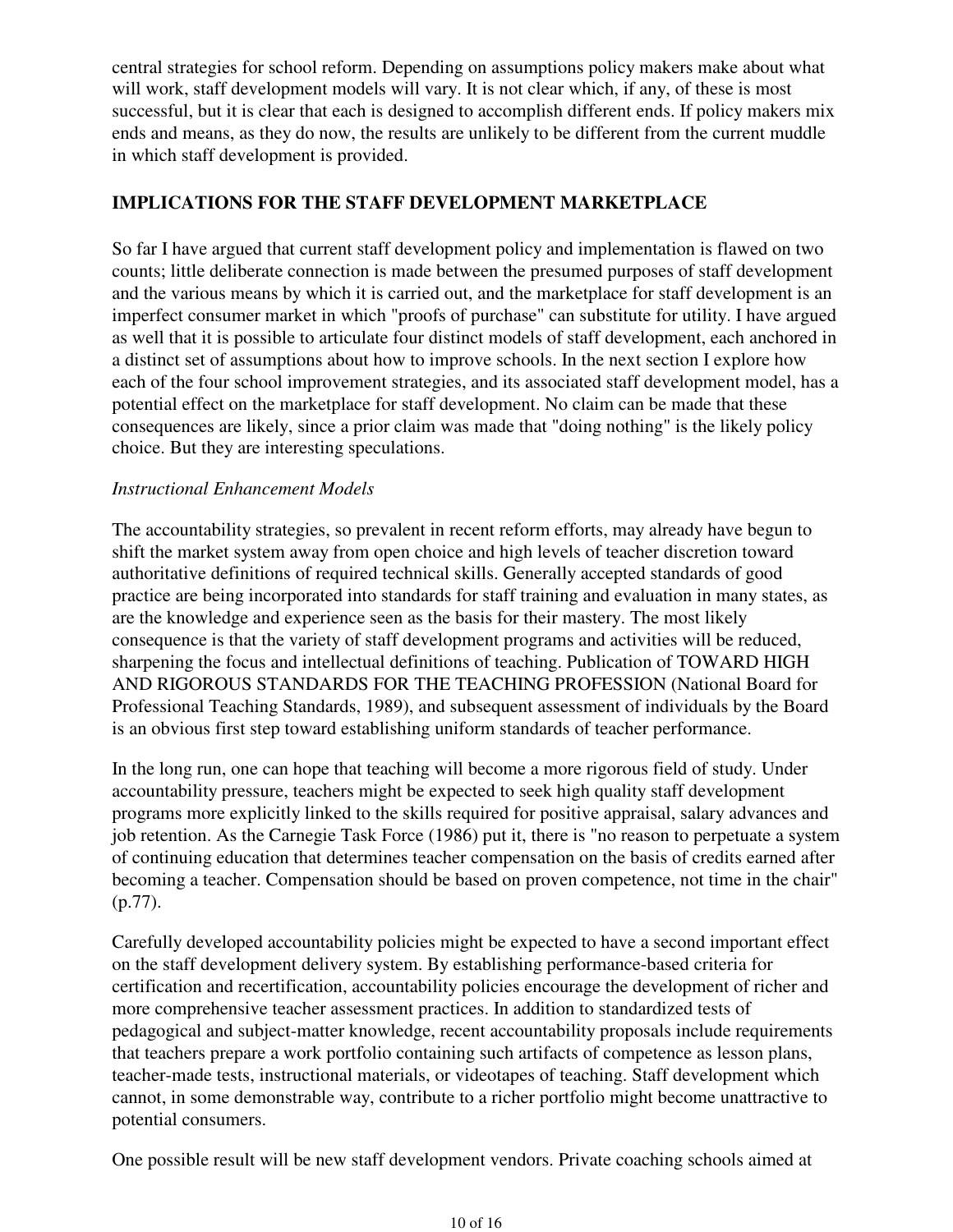facilitating the acquisition of needed knowledge and skills would have a natural market if the financial rewards approached the rewards available in other fields. Publicly supported colleges and universities might not compete vigorously in this market. Prestige law schools and private cram schools exist side by side. If repeated in education, university based schools of education might concentrate on pedagogical theory and research, leaving specialized skill development to other vendors.

## *Professional Leadership Models*

These strategies could lead to greater specialization in the delivery of staff development services. To the extent that differentiated staffing in schools becomes a reality, programs will become available to support mobility into various specialized roles within the school. Training for mentor teachers, peer coaches, curriculum developers, department chairs and other new roles could follow the well-developed pattern of specialized training for school counselors, reading specialists, and school administrators.

Training in the new roles of teacher leadership is likely to be more on-the-job than otherwise, because such jobs are likely to be filled by persons who are chosen by their peers. Colleges, universities and private vendors will undoubtedly develop packages of short-term training which incorporate specific skill sets. The market is likely to be segmented and the purchasers are more likely to be districts than individuals.

### *Program Development Models*

State policy strategies supporting professionalization can be expected to have a different effect on the staff development market system. The responsibility for program development, implicit in these models, will rest in large part with groups of teachers working together. It is at least possible that individual teachers will become expert in certain areas and will be able to coach their colleagues. Within schools and school districts we may see an increasing "in-house" capacity for staff development and the adoption of locally designed "trainer of trainers" models. Outsiders might be brought in for purposes of helping design staff development systems, but the direct services may well be provided by local talent. In addition, state department of education employees can serve as useful technical assistance providers. The net effect of this may be to reduce course taking by teachers and to increase on the job training provided by school district employees.

### *School Improvement Models*

The fourth general model can be expected to have the most profound effect on staff development marketing. In order to support restructuring, staff development activities have to be placed in the hands of local school or district leaders, and staff training has to be merged with school program and policy development so that skill enhancement is parallel to shifting responsibilities of staff.

Within this framework, control over staff development resources needs to be linked to overall school leadership responsibility. Whether placed in the hands of teachers or administrators, leadership for school restructuring will need to combine new organizational designs with new systems of resource and authority allocation. In order for redesigned schools to work, staff development resources will have to be focused directly on helping all members of the organization make the transition and become contributors within the new structural framework. Staff development, therefore, will have to give up its emphasis on service to individuals and become an integral part of organizational planning and development.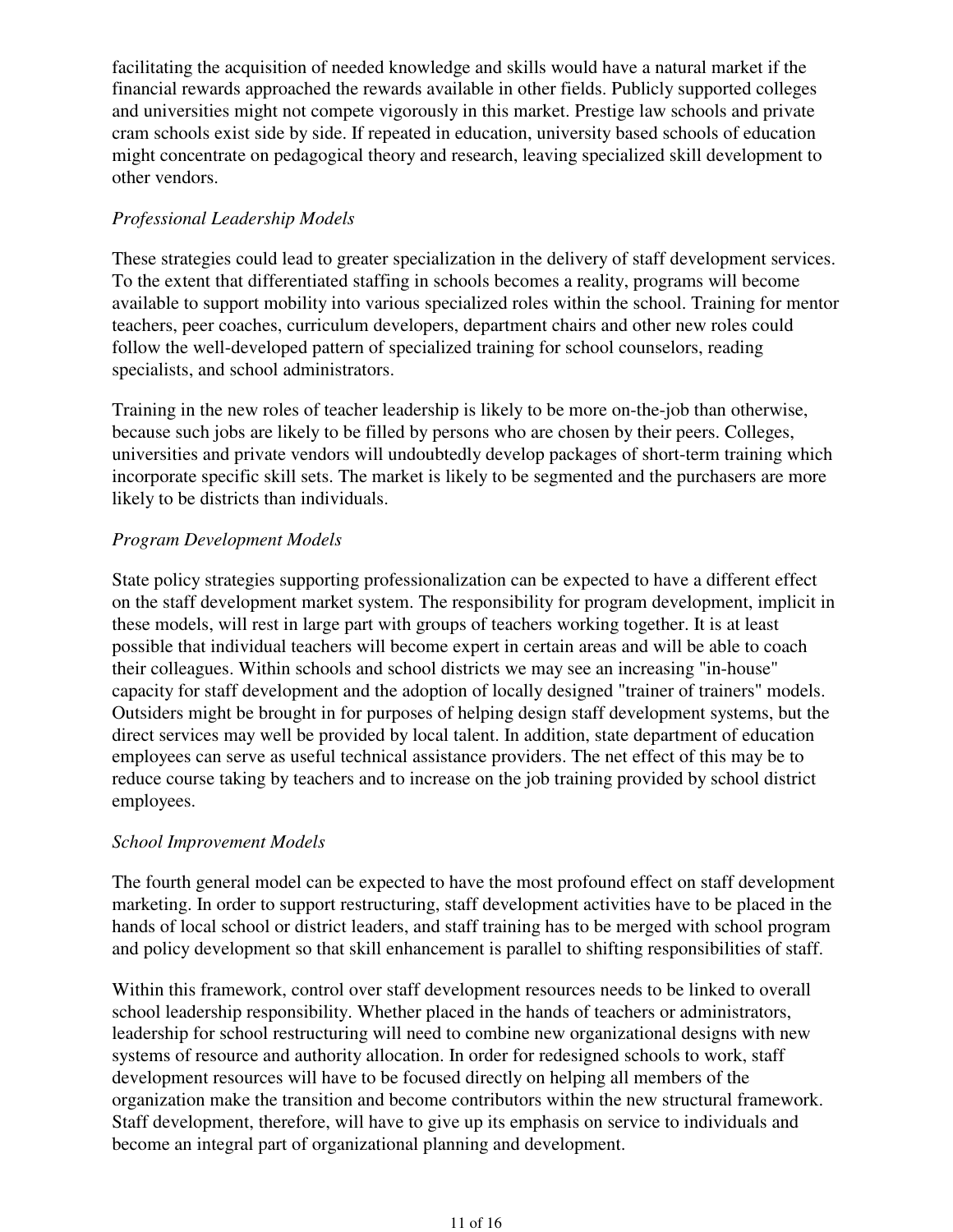## **FROM A CONSUMPTION TO AN INVESTMENT MODEL**

The current state of staff development is in disarray and driven by undesirable market conditions. By connecting staff development to school improvement, the staff development market can be changed from a largely unregulated consumer market to one in which quality is demanded by persons who view staff development as an investment decision rather than a consumption decision. In this model, return on investment becomes the decision criterion, and the rate of return will be indicated by the level of progress of school improvement. Such a model will force higher quality experiences.

If return on investment were to become the primary decision criterion, two consequences become apparent. The first consequence would be substantial reduction in the cafeteria-like offerings now in the market and possibly an end to the proliferation of "courses" offered by colleges and universities, county offices of education, state departments of education and school districts. Without the sure return on investment provided by the proof of purchase, teachers might simply stop accumulating credits. (This assumes, of course, that policy makers have sufficient motive to abandon current row and column salary schedules.) Aside from some dislocations in the workforce of providers, the result might be a substantial reduction in public subsidy.

In addition, relieved of pressures to offer courses and workshops for the convenience of the "credit collectors," universities and colleges might give serious attention to constructing degree programs of rigor and intellectual integrity. Teachers might then choose to take advanced degrees because of clear evidence that doing so would improve their work performance or their intellectual quality of life. They might also demand much higher levels of performance by faculty since the teachers would have to risk the cost of tuition and fees against no clear return on investment.

The second consequence may be a shift in the structure of providers, with the dominance of colleges and universities giving way to entrepreneurs. New providers and new technologies for delivery could develop. College and university faculty in education might begin to differentiate the unique roles of university study, and a degree in education may come to have some common meaning as staff development activity is assumed by other agencies. This might mean a reduction in the size of education faculties, though normal attrition would offset any sudden dislocations.

An investment market in which anticipated return would drive up the quality of offerings and would be linked to strategic policy choices about school reform leaves unanswered the questions of "Who invests?" and "Who benefits?" At least two general answers are available. The first is that the primary beneficiary is the teacher, and thus the teacher should make the major investment. The argument makes most sense if accountability models or leadership development models are the strategies of choice for school improvement. Because the teacher will benefit directly by job retention, higher pay, or increased job responsibility, the teacher should pay for the skills, as private practice professionals do.

But this argument has two flaws. The first is that the level of return on investment is quite low for teachers. A base salary in the \$20,000-\$30,000 range is not comparable to the salaries of private practice professionals. In addition, publicly financed institutions typically cap the salaries of even the highest performing individuals. Thus, the decision by a teacher to invest is bounded by narrowly defined returns.

The second flaw is that teachers work in public bureaucracies and do not have full discretion to practice their craft. They are expected to accept institutional goals and constraints. Consequently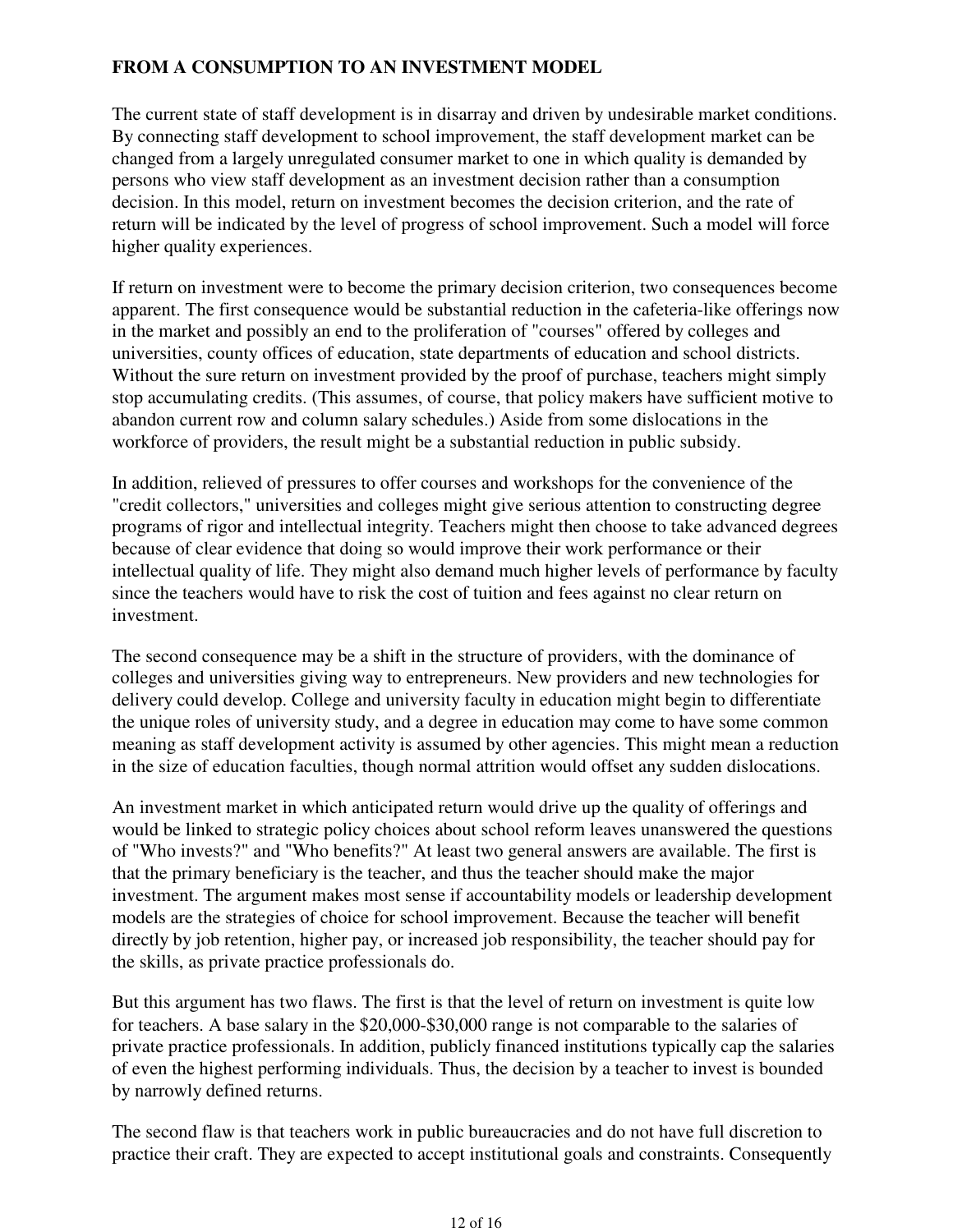the returns to them are modified by institutional demands and interventions. Newly acquired skills may not be used if they conflict with institutional policies, procedures, and cultures.

The difficulties with placing the decision to invest with the teacher suggest that school district officials should make major investment decisions. Currently, teachers make the major consumption decisions and the cost of those decisions are passed through to the public, with no apparent relationship to improvement. Were school districts to take seriously the investment model, decisions about participants, content, cost, delivery and the rest would be made only after consideration of the underlying question of expected return. Then justification for public subsidy could be stated and debated. At present the debate over return is not held because market mechanisms deflect such questions.

School districts can decide the mix of services, identify providers, assess results, and determine, finally, the quality of available services. State and federal roles would include monitoring school district decisions and suggesting or mandating alternative strategies or providers. If teachers chose to study for degrees or to buy experiences outside those sponsored and paid for by districts, they would do so as private investors with no guarantee of return on their investments. Thus, the proof of purchase would disappear as a measure of utility.

## **CONCLUSION**

Staff development has had a spotty record in American education. Most thoughtful persons will at once agree that it is a necessary activity and that it is unsatisfactory in its current form. By linking staff development to strategies for school improvement, policy makers can rethink the purposes, structures, and content of future efforts.

The current lack of focus in staff development policy derives from the disjunction of activity and purpose and the domination of an imperfect and inappropriate consumer market. It has been shown that the goals, delivery, and content of staff development can be linked differentially to strategies for school improvement. By doing so, policy-makers can change the market to one driven by investment decisions, can raise the overall quality of experiences, and build a base for clearly assessing the returns on investment.

# **References**

Academy for Educational Development. (1985) *TEACHER DEVELOPMENT IN SCHOOLS: A REPORT TO THE FORD FOUNDATION.* New York: Academy for Educational Development.

Berliner, D. (1986) In pursuit of the expert pedagogue. *EDUCATIONAL RESEARCHER.* August/September. 5-13.

Blankenship, R.L., (ed.) (1977) *COLLEAGUES IN ORGANIZATION: THE SOCIAL CONSTRUCTION OF PROFESSIONAL WORK.* New York: John Wiley and Sons.

Carnegie Task Force on Teaching as a Profession. (1986) *A NATION PREPARED: TEACHERS FOR THE 21ST CENTURY.* New York: Carnegie Forum on Education and the Economy.

Cuban, L. (1984) *HOW TEACHERS TAUGHT.* New York: Longman.

Dillon-Peterson, B.(ed.) (1981) *STAFF DEVELOPMENT/ORGANIZATION DEVELOPMENT.* Alexandria, VA: Association for Supervision and Curriculum Development.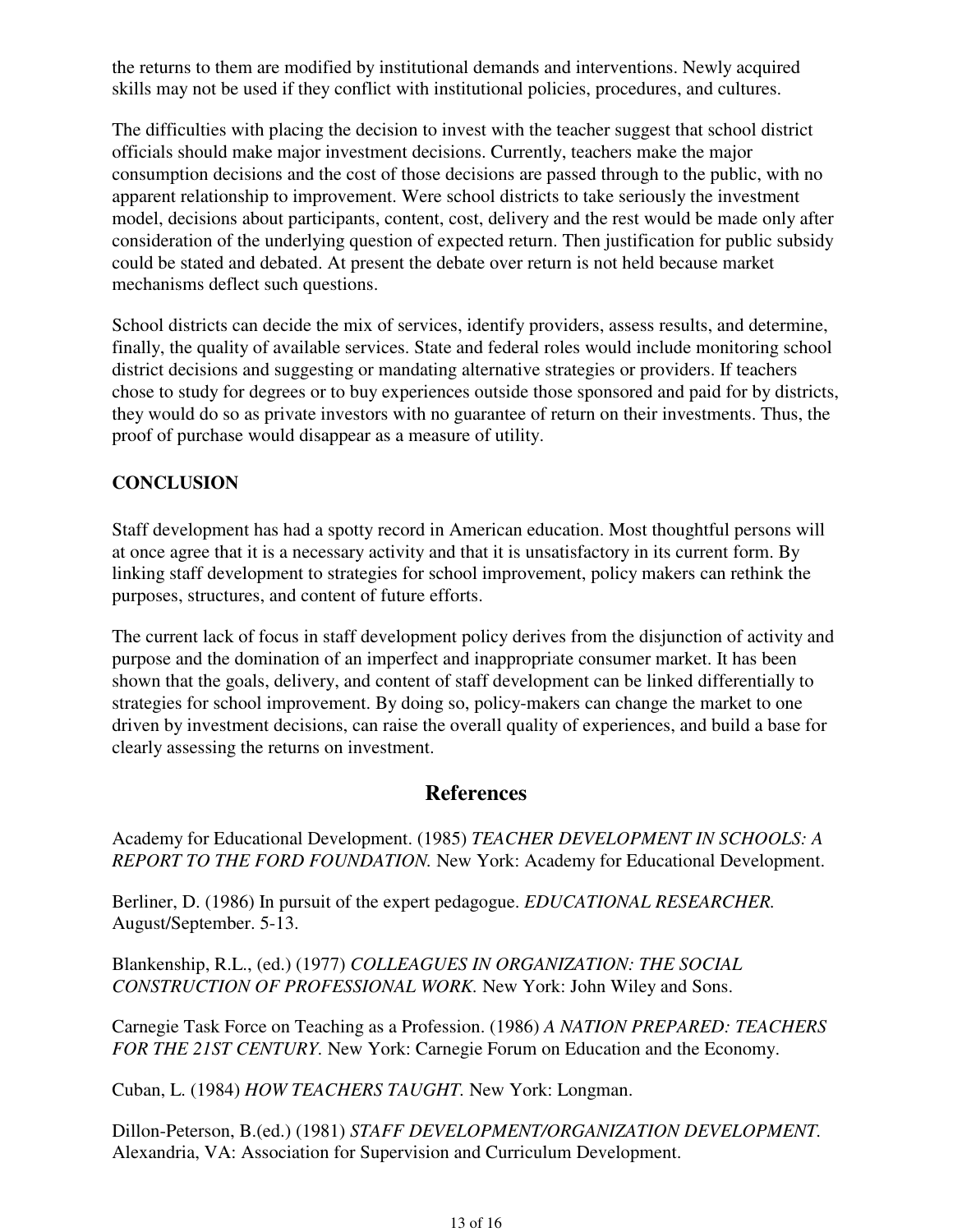Dilworth, M. and Imig, D. (1995) Professional Teacher Development. *THE ERIC REVIEW.* 3(3). Winter 1995. 5-11.

Fenstermacher, G. and Berliner, D. (1985) Determining the value of staff development. *THE ELEMENTARY SCHOOL JOURNAL.* 85(3). 282- 314.

Fielding, G.D. and Schalock, H.D. (1985) *PROMOTING THE PROFESSIONAL DEVELOPMENT OF TEACHERS AND ADMINISTRATORS.* Eugene, OR: Center for Educational Policy and Management, University of Oregon.

Glasman, N.S. and Biniaminov, K. (1981) Input-output analyses of schools. *REVIEW OF EDUCATIONAL RESEARCH.* 51. 509-41.

Guskey, T.R. (1986) Staff development and the process of change. *EDUCATIONAL RESEARCHER.* May. 5-12.

Hall, G.E. (1986) *BEYOND THE LOOKING GLASS: RECOMMENDATIONS AND CRITICAL WARNINGS FOR TEACHER EDUCATION PRACTITIONERS, POLICY MAKERS AND RESEARCHERS.* Austin, TX: The Research and Development Center for Teacher Education, The University of Texas at Austin.

Holmes Group. (1986) *TOMORROW'S TEACHERS: A REPORT OF THE HOLMES GROUP.* East Lansing, Michigan.

Howey, K.R., Bents, R. and Corrigan, D., (eds.) (1981) *SCHOOL- FOCUSED INSERVICE: DESCRIPTIONS AND DISCUSSIONS.* Reston, VA: Association of Teacher Educators.

Lanier, J.E. and Little, J.W. (1986) Research on teacher education. Wittrock, M. (ed.) *HANDBOOK OF RESEARCH ON TEACHING* (Third Edition). New York: Macmillan. pp. 527-69.

Little, J.W., Gerritz, W., Stern, D., Guthrie, J., Kirst, M. and Marsh, D. (1988) *STAFF DEVELOPMENT IN CALIFORNIA.* San Francisco: Far West Laboratory for Educational Research and Development.

McKenzie, F. (1980) Staff development as a means of improving schools. National Council of States on Inservice Education. *PROVIDING LEADERSHIP FOR STAFF DEVELOPMENT AND INSERVICE EDUCATION.* Syracuse, N.Y.: National Dissemination Center, Syracuse University School of Education.

Marshall, C., Mitchell, D., Wirt, F. (1985) Assumptive worlds of education policy makers. *PEABODY JOURNAL OF EDUCATION.* 62(4). 90-116.

Metropolitan Life Insurance Company. (1986) *THE AMERICAN TEACHER,* 1986. New York: The Metropolitan Life Insurance Company.

Miller, B., Lord, B., and Dorney, J. 1994. *SUMMARY REPORT. STAFF DEVELOPMENT FOR TEACHERS. A STUDY OF CONFIGURATIONS AND COSTS IN FOUR DISTRICTS.* Newton, MA: Education Development Center.

Mitchell, D. (1986) State policy strategies for improving teacher quality. *POLICY BRIEFS.* San Francisco: Far West Laboratory for Educational Research and Development.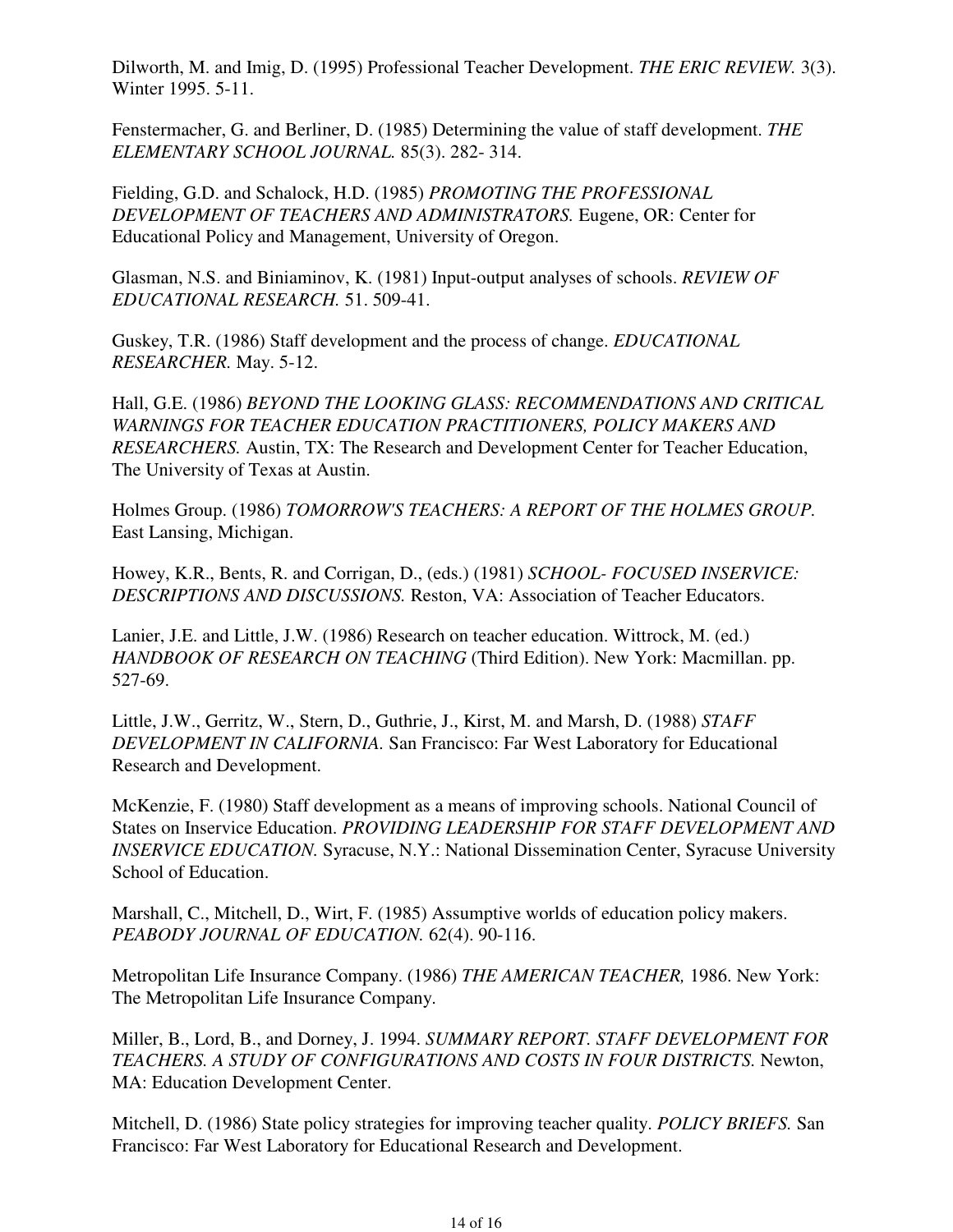Mitchell, D.E., Ortiz, F.I. and Mitchell, T.K. (1983) *WORK ORIENTATION AND JOB PERFORMANCE: THE CULTURAL BASIS OF TEACHING REWARDS AND INCENTIVES.* A report to the National Institute of Education.

National Board for Professional Teaching Standards. (1989) *TOWARD HIGH AND RIGOROUS STANDARDS FOR THE TEACHING PROFESSION.* Detroit: National Board for Professional Teaching Standards.

Slavin, R. (1989) PET and the pendulum: Faddism in education and how to stop it. *PHI DELTA KAPPAN.* 70, June. 752-758.

Stallings, J. and Krasavage, E.M. (1986) Program implementation and student achievement in a four-year Madeline Hunter Follow- through Project. *THE ELEMENTARY SCHOOL JOURNAL.* 87(2). 117-138.

Stout, R. and Wigand, R. (1982) Education. Karnig, A. and Hall, J., (eds.) *THE IMPACT OF THE NEW FEDERALISM ON ARIZONA.* Tempe, AZ: The Morrison Institute for Public Policy, Arizona State University.

#### **Copyright 1996 by the** *Education Policy Analysis Archives*

*EPAA* can be accessed either by visiting one of its several archived forms or by subscribing to the LISTSERV known as EPAA at LISTSERV@asu.edu. (To subscribe, send an email letter to LISTSERV@asu.edu whose sole contents are SUB EPAA your-name.) As articles are published by the *Archives*, they are sent immediately to the EPAA subscribers and simultaneously archived in three forms. Articles are archived on *EPAA* as individual files under the name of the author and the Volume and article number. For example, the article by Stephen Kemmis in Volume 1, Number 1 of the *Archives* can be retrieved by sending an e-mail letter to LISTSERV@asu.edu and making the single line in the letter read GET KEMMIS V1N1 F=MAIL. For a table of contents of the entire ARCHIVES, send the following e-mail message to LISTSERV@asu.edu: INDEX EPAA F=MAIL, that is, send an e-mail letter and make its single line read INDEX EPAA F=MAIL.

The World Wide Web address for the *Education Policy Analysis Archives* is http://seamonkey.ed.asu.edu/

*Education Policy Analysis Archives* are "gophered" in the directory Campus-Wide Information at the gopher server INFO.ASU.EDU.

To receive a publication guide for submitting articles, see the *EPAA* World Wide Web site or send an e-mail letter to LISTSERV@asu.edu and include the single line GET EPAA PUBGUIDE F=MAIL. It will be sent to you by return e-mail. General questions about appropriateness of topics or particular articles may be addressed to the Editor, Gene V Glass, Glass@asu.edu or reach him at College of Education, Arizona State University, Tempe, AZ 85287-2411. (602-965-2692)

#### **Editorial Board**

| John Covaleskie                              | <b>Andrew Coulson</b>  |
|----------------------------------------------|------------------------|
| jcovales@nmu.edu                             | andrewco@ix.netcom.com |
| Alan Davis                                   | Mark E. Fetler         |
| adavis@castle.cudenver.edu_fetlerctc.aol.com |                        |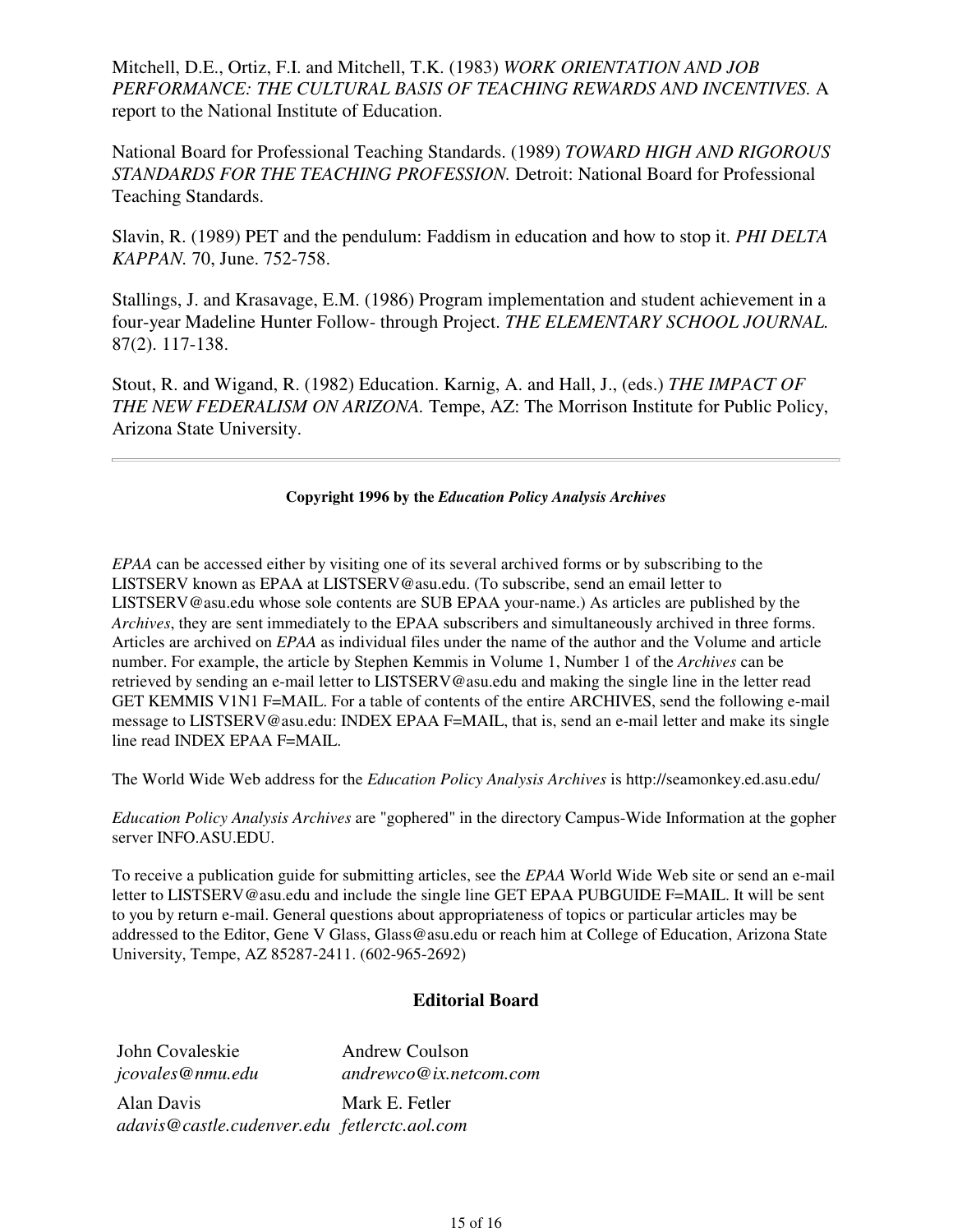Thomas F. Green *tfgreen@mailbox.syr.edu*

Arlen Gullickson *gullickson@gw.wmich.edu*

Aimee Howley *ess016@marshall.wvnet.edu u56e3@wvnvm.bitnet* Craig B. Howley

William Hunter *hunter@acs.ucalgary.ca*

Benjamin Levin *levin@ccu.umanitoba.ca*

Dewayne Matthews *dm@wiche.edu*

Les McLean *lmclean@oise.on.ca*

Anne L. Pemberton *apembert@pen.k12.va.us*

Richard C. Richardson *richard.richardson@asu.edu rud@sage.cc.purdue.edu*

Dennis Sayers *dmsayers@ucdavis.edu*

Robert Stonehill *rstonehi@inet.ed.gov* Alison I. Griffith *agriffith@edu.yorku.ca*

Ernest R. House *ernie.house@colorado.edu*

Richard M. Jaeger *rmjaeger@iris.uncg.edu*

Thomas Mauhs-Pugh *thomas.mauhs-pugh@dartmouth.edu*

Mary P. McKeown *iadmpm@asuvm.inre.asu.edu*

Susan Bobbitt Nolen *sunolen@u.washington.edu*

Hugh G. Petrie *prohugh@ubvms.cc.buffalo.edu*

Anthony G. Rud Jr.

Jay Scribner *jayscrib@tenet.edu*

Robert T. Stout *stout@asu.edu*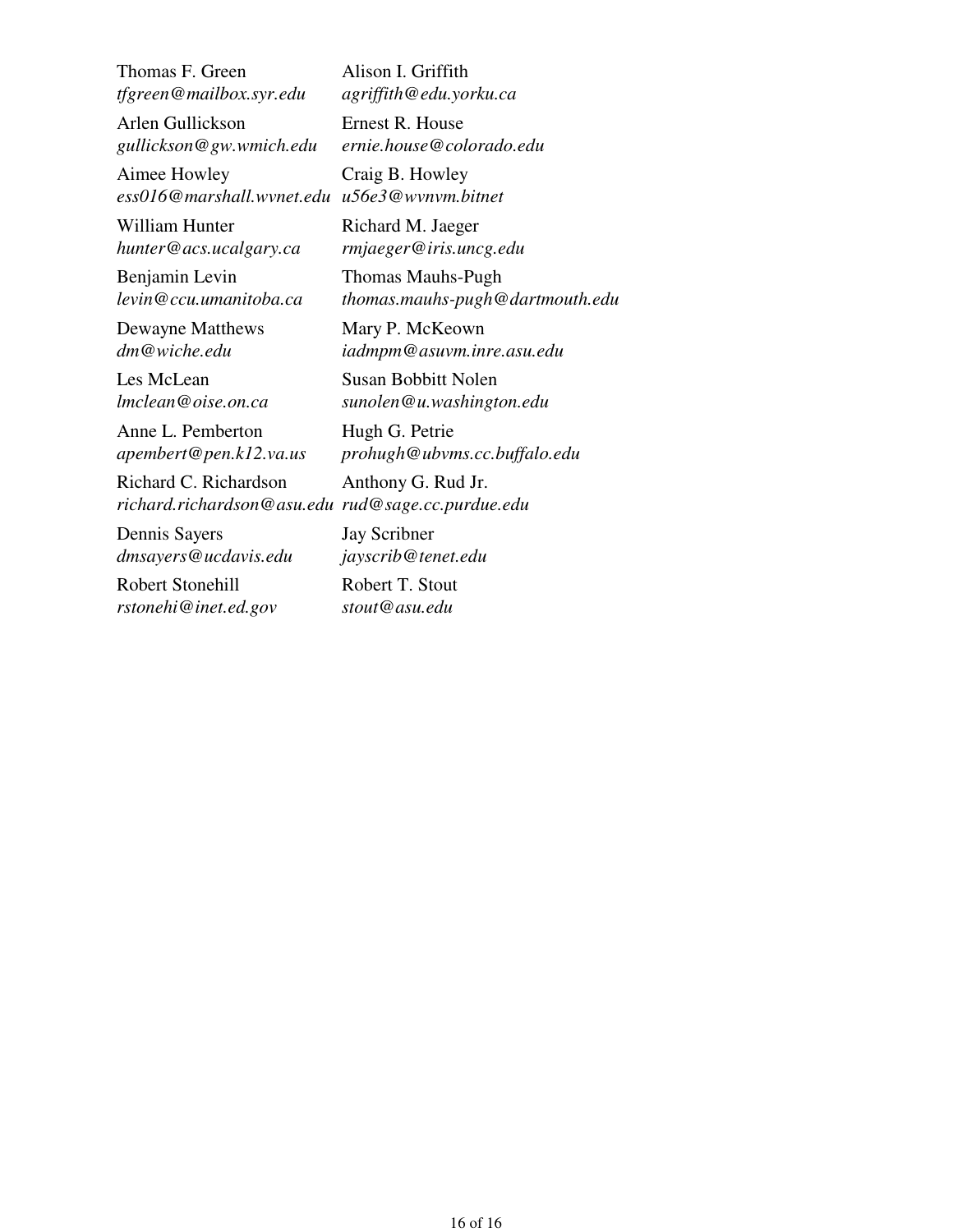# **EPAAcommentary**

**Contributed Commentary on Volume 4 Number 2: Stout** *Staff Development Policy: Fuzzy Choices in an Imperfect Market* 

*4 November 1996*

# **Damon A. Runion The University of Oklahoma**

*drunion@usfk.korea.army.mil*

 Robert Stout brings an issue to the policy table that has been hotly debated in the past few years. Questions regarding improving the quality of our schools have been posed to educators, lawmakers and public administrators on a frequent basis. Stout sees the development of the school faculty as a major piece in the reform movement. His analysis of the current system of staff development shows why in many respects it is an obvious failure. Viewing the current system as a smorgasbord of uncertain and untested courses and workshops, Stout makes the solid point that such credit collecting is undermining the well-intended efforts of legislatures and educational policy bodies.

 It is obvious that Stout addresses a key issue in American education; however, something is lacking. Good policy suggestions are offered, such as shifting to an investment model of staff development. But little is suggested that will have a long term impact on the public education field. Public administrators need to be constantly looking for ways to improve systems. Whether it is minor reform, as suggested by Stout, or systemic reform, as will be suggested in this commentary, the eyes of the professional must be on the crux of the question. In this case that crux is the professionalism of public school teachers.

 Two main propositions are offered in this area to alleviate many of the problems Stout has explicated. The first is the abandonment of the Bachelors degree as the minimum required educational level for entry into the teaching profession. An idea that offers one way to remedy the problems of staff development--and one which has gained recent momentum--is the fifth-year Masters program. At present teachers are clearly rewarded with a significant raise upon completing a Masters degree. Often these degrees are actually the culmination of many years of staff development course work. As demonstrated by Stout such training is dubious at best in many cases. The standardization of the Master of Arts in Teaching or Master of Arts in Education as the entry level degree assures as much as possible a firm professional background of training for all teachers. The additional year of professional training coupled with four years of exclusive subject matter study insures a high level of quality in new teachers. Teachers who are already certified with only a Bachelors degree will be exempted from this requirement, but will soon fall behind in competitiveness with their fellow teachers.

 The second proposition rises out of the establishment of the first. Current staff development programs hope to retool teachers and maintain quality in the teaching profession. By setting the requirements for entry into the teaching profession at the Masters level, professional standards can be developed. One professional career stands out as an excellent